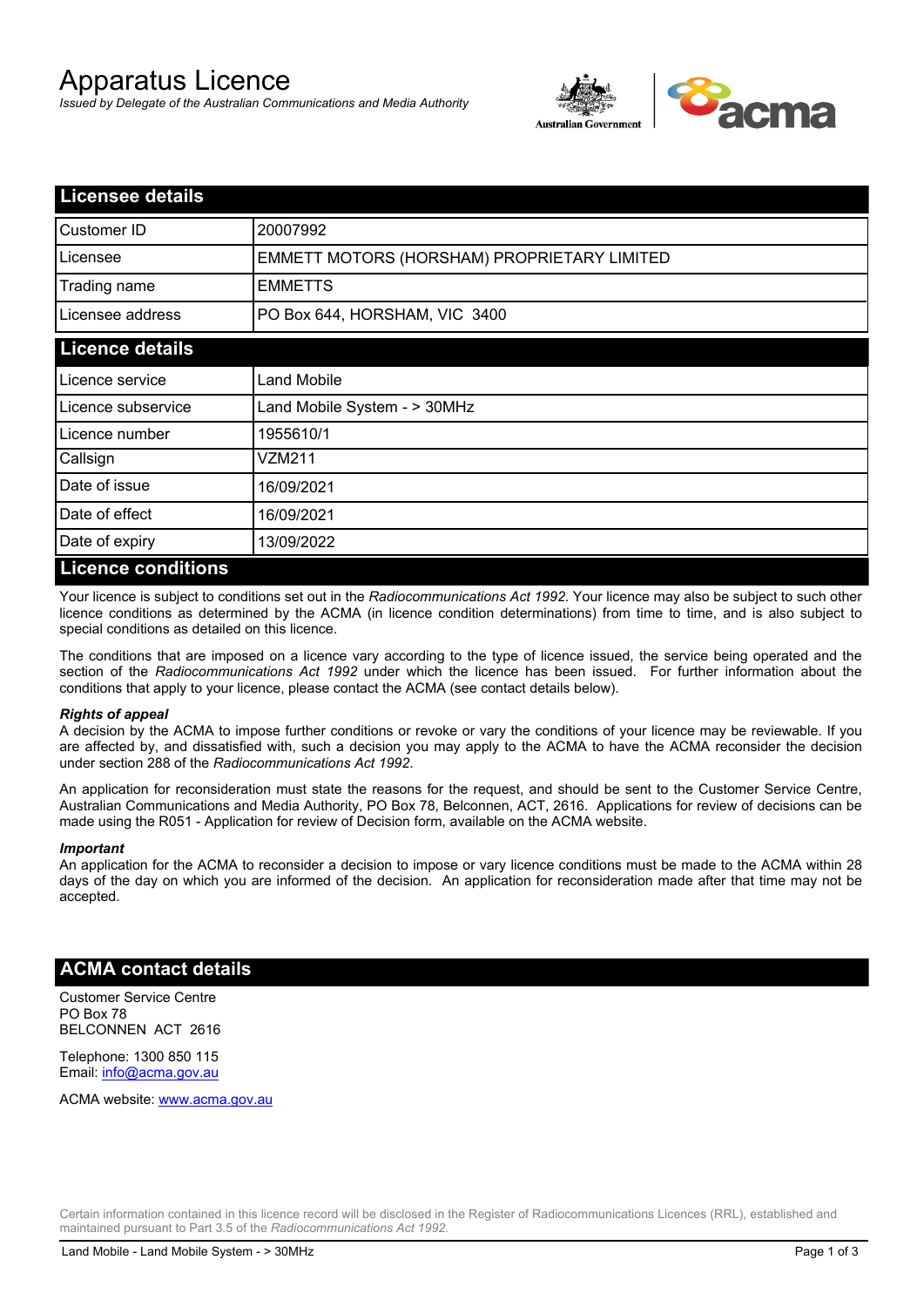# **Advisory Notes applying to licence no.: 1955610/1**

Conditions applicable to the operation of Land Mobile System station(s) authorised under this licence can be found in the Radiocommunications Licence Conditions (Apparatus Licence) Determination and the Radiocommunications Licence Conditions (Land Mobile Licence) Determination. Copies of these determinations are available from the ACMA and from the ACMA home page (www.acma.gov.au).